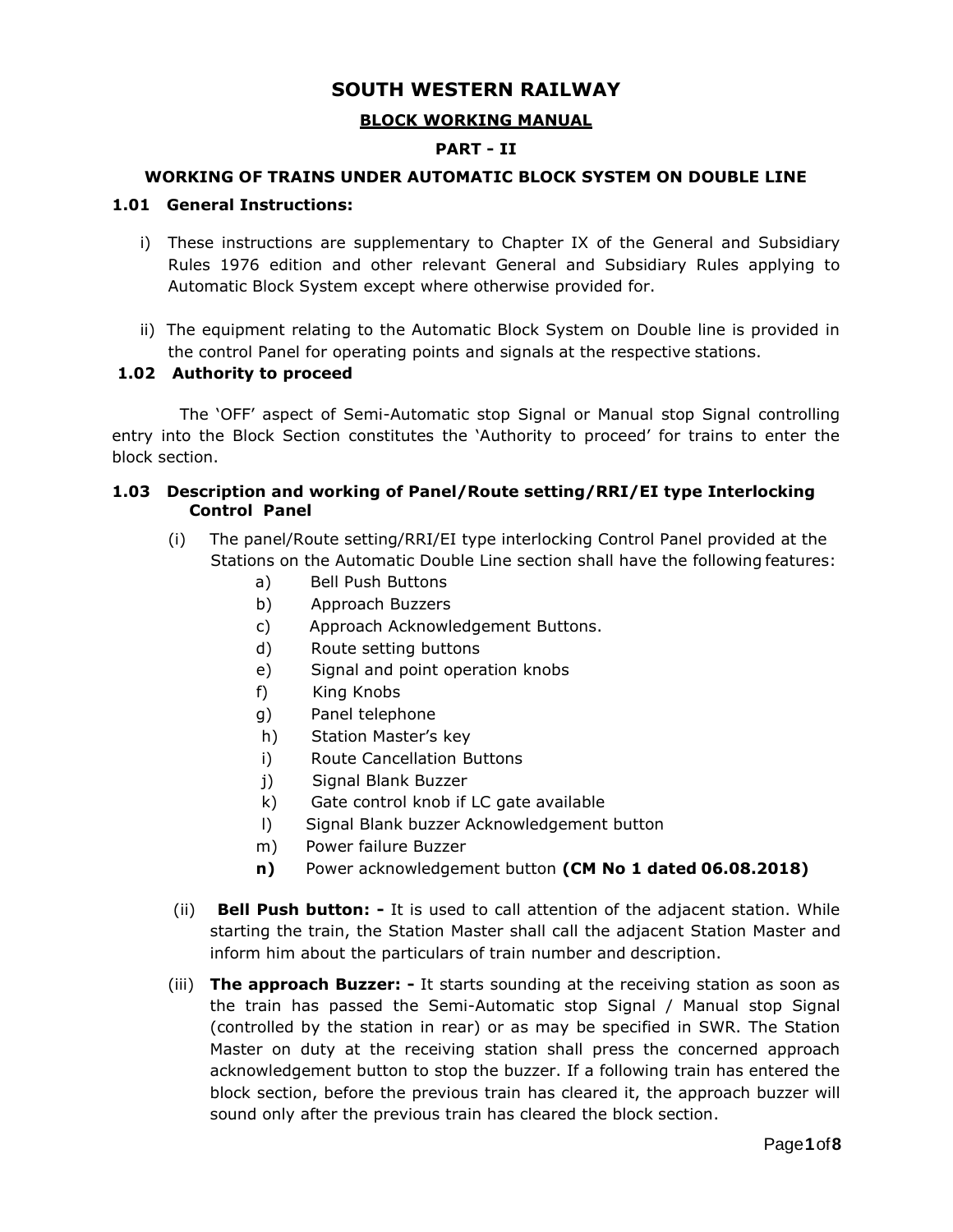- (iv) **Approach Acknowledgement Buttons: -** The approach Buzzer starts sounding at the receiving Station as soon as the train has passed the Semi Automatic / Manual Stop signal (LSS) or as may be specified in SWR. The Station Master on duty at the receiving station has to press the concerned Approach Acknowledgement Button to stop the Buzzer. If a following train has entered the block section, before the previous train has cleared it, the Approach Buzzer will sound only after the previous train has cleared the Block section.
- (v) **Panel telephone:-** It is provided at the appropriate end of the panel and is used to communicate with the Station Master of the adjacent block station. In the case of failure of Panel telephone, Inter cabin / station Group telephone/ the Railway Auto phone / BSNL / Control telephone / Very High Frequency set shall be used as alternative means of communication.
- (vi) **King knob: -** It is provided at stations (where necessary) to control the Semi-Automatic stop Signal controlling reception and dispatch of trains, which can be made to function either as Manual or Automatic. It has two positions i.e. 'Normal' and 'Reverse'. When the king knob is in the 'Normal' position, the concerned Semi-Automatic Stop Signal works as a Manual Stop signal and when the king knob is in the 'Reverse' position, the same works as an Automatic Stop signal. The Semi-Automatic Stop Signal protecting a point acts as an Automatic Stop Signal with the 'A' marker lit when the point is set to the 'Normal' position. When the point is set to 'reverse' position, the Semi- Automatic Stop Signal shall function as a Manual Stop Signal with the 'A' marker light extinguished. Separate king knobs shall be provided for each direction.
- (vii) The functioning of Route setting buttons, Signal and Point operation knobs, Route Cancellation Buttons and Station Master's key are the same as found in any other Panel/RRI/EI panels.

# **1.04 Authorized means of communications**: -

The following are the authorized means of communications used for the purpose of working trains in Double Line Automatic Sections: --

- (i) Panel telephone
- (ii) Inter cabin/Station Group telephone
- (iii) Station to station fixed telephone
- (iv) Fixed telephones such as Railway Auto phones and BSNL phone.
- (v) Control telephone
- (vi) VHF sets.
- *Note: -* When all the above said means of communications have failed, Total Interruption of communications is said to prevail.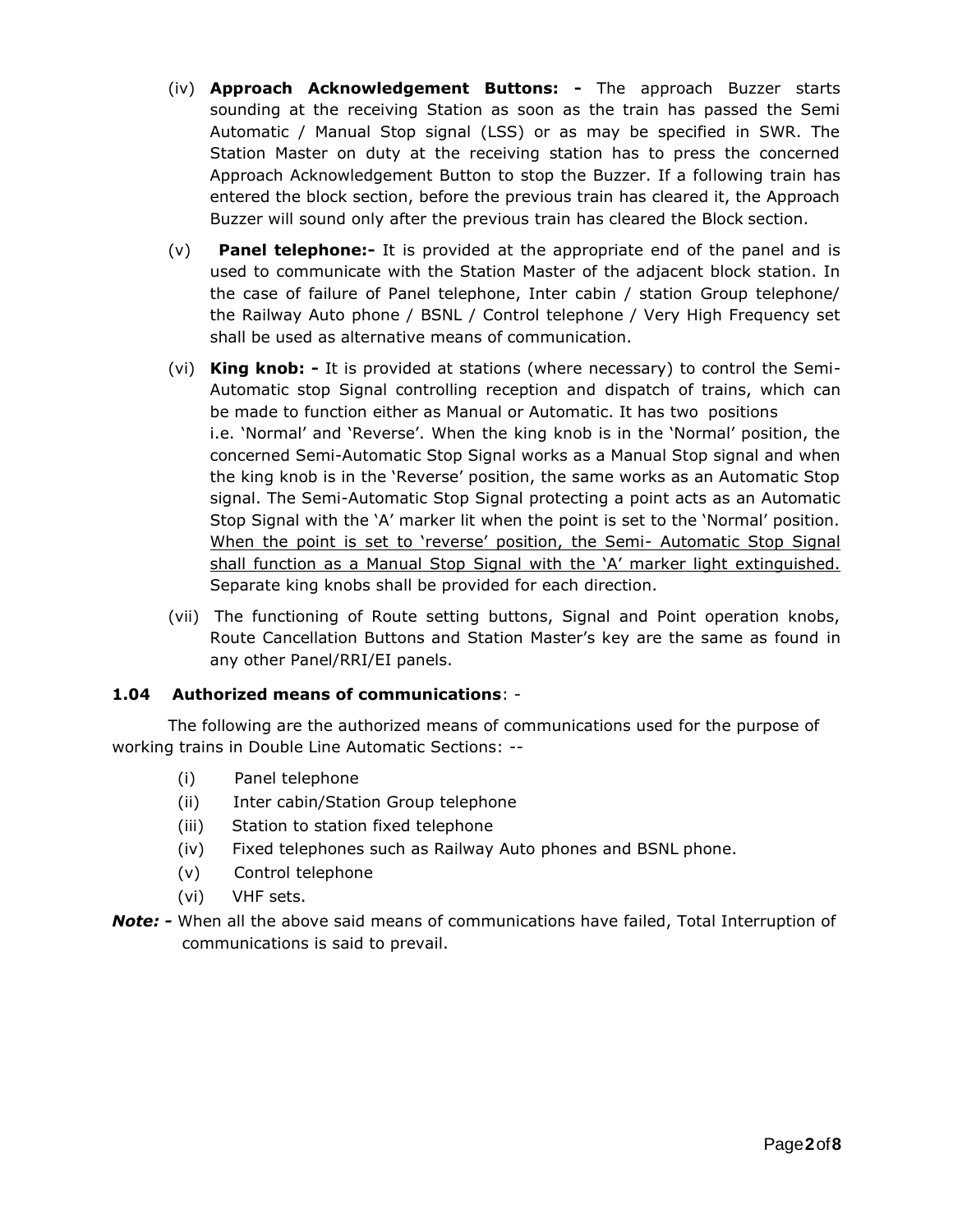## **1.05 Train working: -**

- (i) Before starting a train, the Station Master on duty shall consult the Section Controller and obtain his permission to start. Then he shall call the Station Master of the block station in advance and advise him the train number and description. The Station Master at the other end shall acknowledge the same by communicating a Private Number in token of his readiness to receive the train.
- (ii) Train Signal Register shall be maintained at all block stations. The following entries shall be made in the Train Signal Register:-

| Train coming from                      | Train going to                         |
|----------------------------------------|----------------------------------------|
| a) Date                                | a) Date                                |
| b) Number and Description of the Train | b) Number and Description of the Train |
| c) Time, Permission asked for          | c) Time, Permission asked for          |
| d) Time, Permission granted            | d) Time, Permission obtained           |
| e) PN (in words and figures)           | e) PN (in words and figures)           |
| f) Time, Approach Buzzer sounded       | f) Time of departure of the train      |
| g) Time of arrival of train            | g) Signature of Station Master         |
| h) Signature of Station Master         | h) Remarks                             |
| i) Remarks                             | .                                      |

### **Note: -**

- (a) Entries relating to cancellation of Permission shall be made in red ink in the Train Signal Register against the entry for the train.
- (b) Any other relevant entry as required by the Station Working Rules and other instructions in force should also be promptly recorded in the Train Signal Register.
- (c) During suspension of normal working, all entries in the Train Signal Register should be made in red ink.

### **1.06 Failure or suspension of Normal working**

Automatic Block working is considered failed / suspended on the following occasions:-

(i) Failure of all signals likely to last for some time and cause serious delay when means of communications are available:-

The trains shall be worked as per the provisions of SR. 9.12 (1).

(ii) Failure of all signals likely to last for some time and cause serious delay when no means of communications are available:-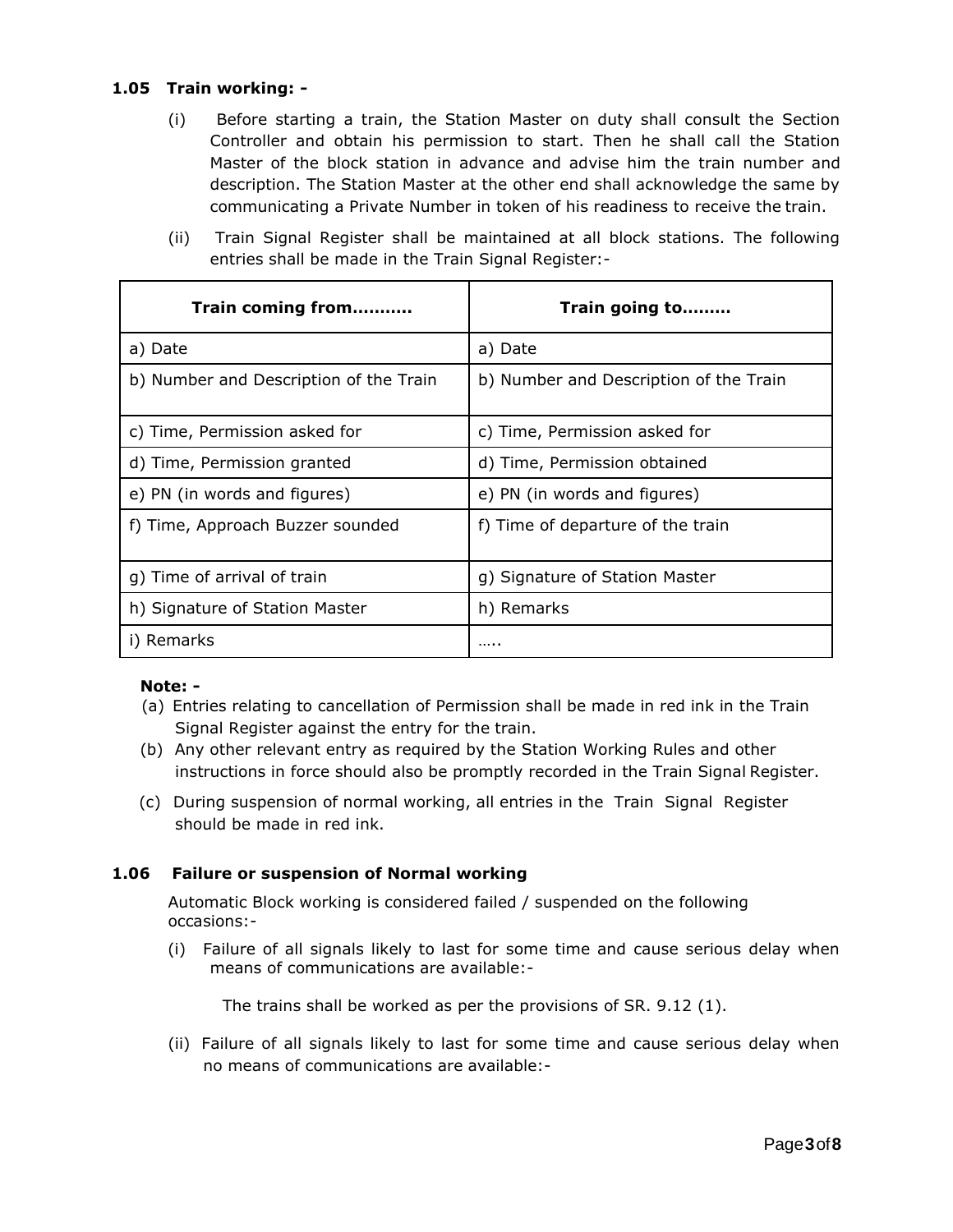The trains shall be worked as per the provisions of SR. 9.12 (2)

(iii) Temporary Single line working on Double line:-

The trains shall be worked as per the provisions of SR. 9.12 (3)

- **(iv)** Temporary Single line working on double line when no means of communication is available and signals are also failed: The trains shall be worked as per the provisions available in SR. 9.12(4). **(CM No 1 dated 06.08.2018)**
- (v) Despatch of a Relief engine/train to assist a crippled train:-

The trains shall be worked as per the provision of SR. 9.12(5).

#### **1.07 Restoration of Failures: -**

- (i) In case of failures referred in Para 1.06 of this manual, normal working shall not be resumed until the Signals or Communications or both have been certified to be in order by the concerned Signal and Telecommunication official.
- (ii) In the case of obstruction on track, a responsible Engineering/ Electrical official not below the rank of JE shall certify that the track is safe for passage of trains.
- (iii) A record of the failure of normal working and also other failures shall be maintained in the Signal, Block failure and Inspection book.
- (iv) In case of failure as stated in rule (iv) of 1.06, the normal working shall be resumed by the Station Masters themselves, when the cause for the failure/suspension is removed.

#### **1.08 Shunting**

- **(i) For shunting beyond departure Stop signal (Manual stop signal/Semiautomatic stop Signal) at a station and up to the next Automatic stop Signal**.
	- (a) When it becomes necessary to make shunt moves into the first signaling section, the Station Master shall advise the Station Master at the other end of the block section about the shunting and get his consent which shall be supported by a Private Number.
	- (b) The SM shall ensure that the first Automatic Block signaling section is clear by observing the indication on the panel and shall then authorize the movement by taking 'OFF' of shunt signals if any, Semi-Automatic/Manual Stop signal and also issue T/806. **(C. M. No. 14 dated 10.01.2022).**
	- (c) The SM shall authorize the Loco Pilot to shunt upto the next Automatic/Semi-Automatic Stop signal indicating the signal number or the place up to which he shall shunt in the memo within the first Automatic Block Signaling section.
	- (d) During shunting, Line Block caps have to be provided on the signal knobs, protecting the section.
- **(ii) For shunting into the block section in advance beyond the first Automatic Block signaling section.**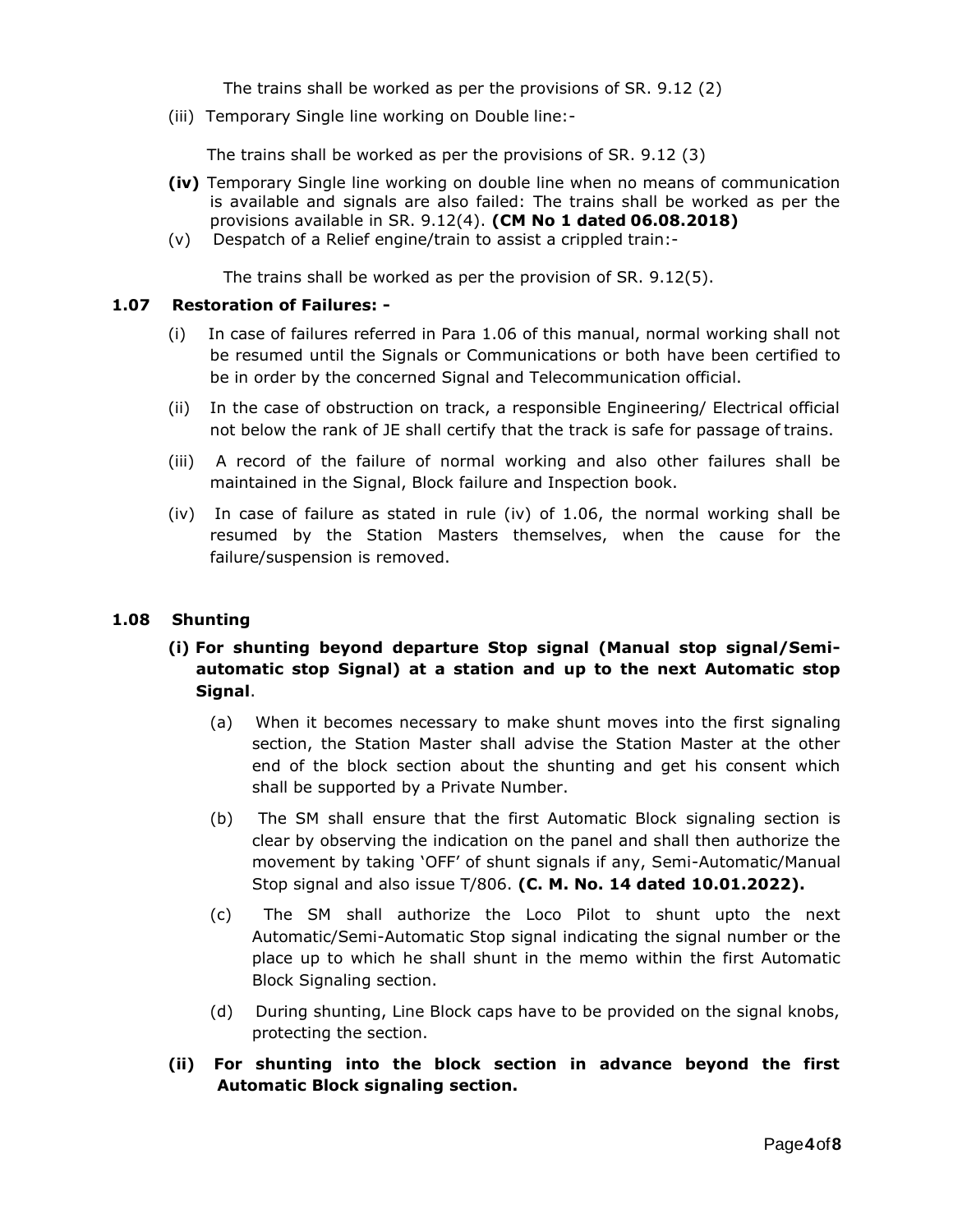- (a) When it becomes necessary to make shunt moves into the block section in advance beyond the first Automatic signaling section, the SM shall inform the Controller and get his permission for blocking the section between the two block stations by exchanging Private Numbers.
- (b) The Station Master shall advise the Station Master at the other end of the block section about the shunting and get his consent which shall be supported by a Private Number.
- (c) Both the SMs shall ensure that the concerned block section shall be clear of trains.
- (d) The SM shall then authorize the Loco Pilot to perform shunting beyond the departure stop signal of his station by issue of a written memo in the prescribed format.
- (e) The individual number(s) of the Automatic/Semi-Automatic Stop signals which have to be passed while performing shunting shall be mentioned in the memo. The time by which the Loco Pilot shall clear the block section may also be mentioned in the memo.
- (f) Shunt Signal/Semi-Automatic/Manual Stop signal may be taken off. Otherwise, the SM shall ensure the correct setting and clamping / padlocking of points on the route of dispatch before the issue of the written memo.
- (g) In the case of Semi-Automatic Gate Stop signal, the Loco Pilot shall ensure that the gate is closed against road traffic before passing the same.
- (h) For return movement into the station, shunt signal if any may be taken off or movements shall be controlled by hand signals.
- (i) On completion of shunting, Loco Pilot shall hand over the written memo to the SM who shall cancel the same with time and return it to the Loco Pilot.
- (j) Entries regarding the shunting shall be made in red ink in the TSR.
- (k) During the period of shunting, Line block caps have to be provided on the signal knobs, protecting the section.

## **(iii) For shunting into the block section in rear – Movement against the Direction of Traffic**

- (a) Station Master shall ensure that the entire block section is clear of trains.
- (b) The SM shall inform the Controller and get his permission for blocking the section by exchanging Private Numbers.
- (c) Station Master shall then advise the Station Master in rear about the shunting and get his consent, which shall be supported by a Private Number. The SM shall inform the Gateman about the shunt movement when communication is available.
- (d) The Station Master shall also give a Private Number to the Station Master of the block station in rear as an assurance that all the trains which have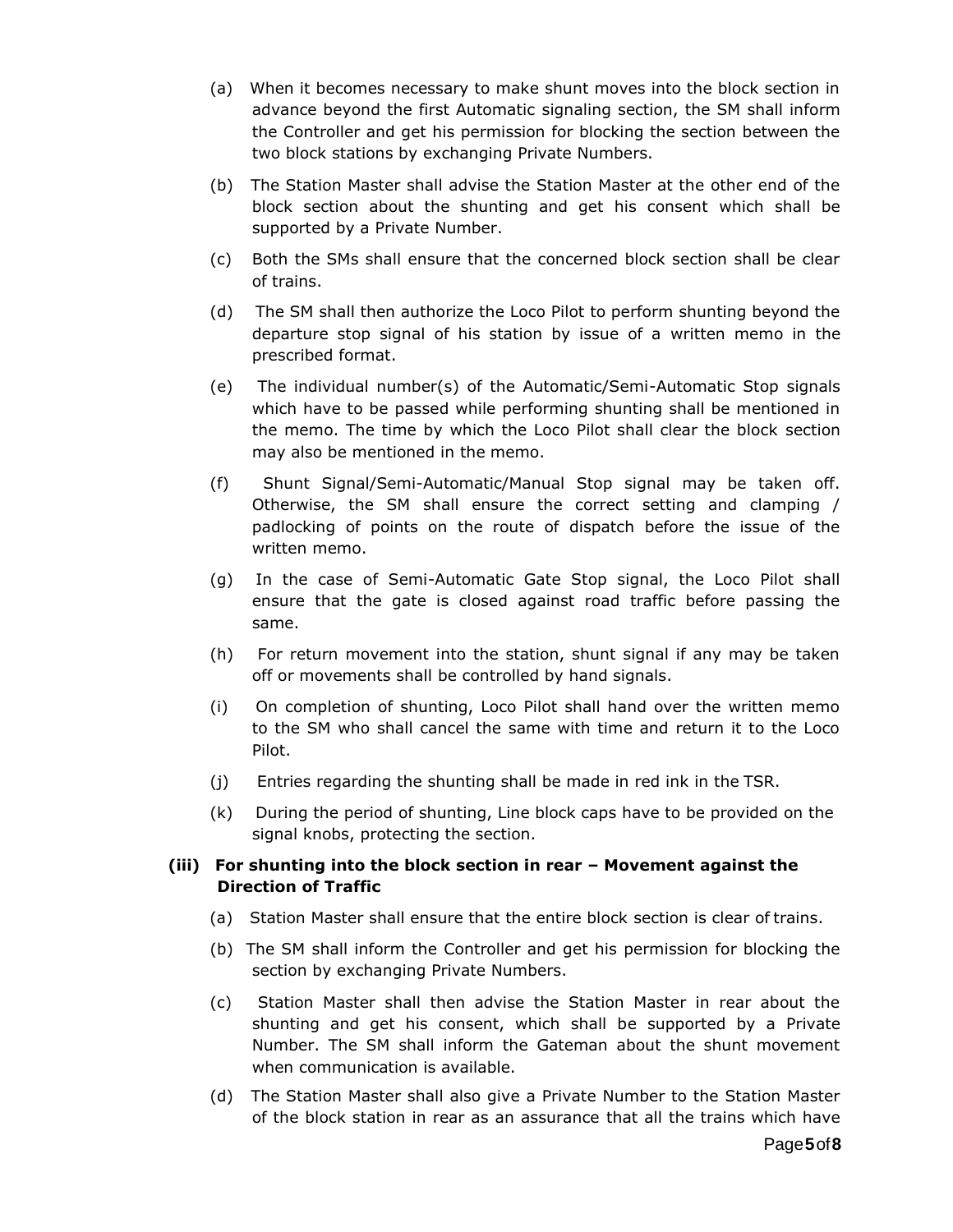entered the block section have arrived complete at the station.

- (e) The Station Master of the block station in rear shall place Line Block caps on the relevant signal knobs controlling entry into the concerned block section.
- (f) The Station Master shall then authorize the Loco Pilot to shunt into the block section in rear by issue of a written memo in the prescribed format.
- (g) The place upto which shunting is required to be done may be indicated in the memo in terms of the signal number or other means. The time at which the section has to be cleared may also be mentioned in the memo.
- (h) The Loco Pilot shall be responsible to ensure that the level crossing gates if any are closed against road traffic before passing the same.
- (i) For the return shunt movement into the station, shunt signals if any shall be taken off or the movement shall be controlled by hand signals.
- (j) On completion of shunting, the Loco Pilot shall hand over the written memo to the SM who shall cancel the same with time and return it to the Loco Pilot.
- (k) Entries regarding the shunting shall be made in red ink in the TSR.

### **(iv) The written memo referred in sub-rule (ii) & (iii) of Para 1.08 shall be in the following format:-**

| From | To |
|------|----|
|      |    |

SM Loco Pilot / Loco Pilot (Shunting) of T.No

You are authorized to perform shunting towards ----------- station upto the Automatic / Semi-Automatic Stop signal No ------------------------------ / Specified location. You are authorized to pass intervening Automatic/Semi-Automatic Gate Stop signal Nos ........duly observing that the gates are closed against road traffic. On return, you shall bring your train to a stop at Signal No.---------- / location ------------- , and thereafter you will be guided by the taking 'OFF' of Shunt signal ,or Signals.

Date:

**Signature of the SM**

# **Signature of the Loco Pilot / Loco Pilot (Shunting)**

## Note: **108 (iv) Format of Written memo (Deleted vide C. M. No. 14 dated 10.01.2022) & 108 (v) Re-numbered as 108 (iv) (vide C. M. No. 14 dated 10.01.2022).**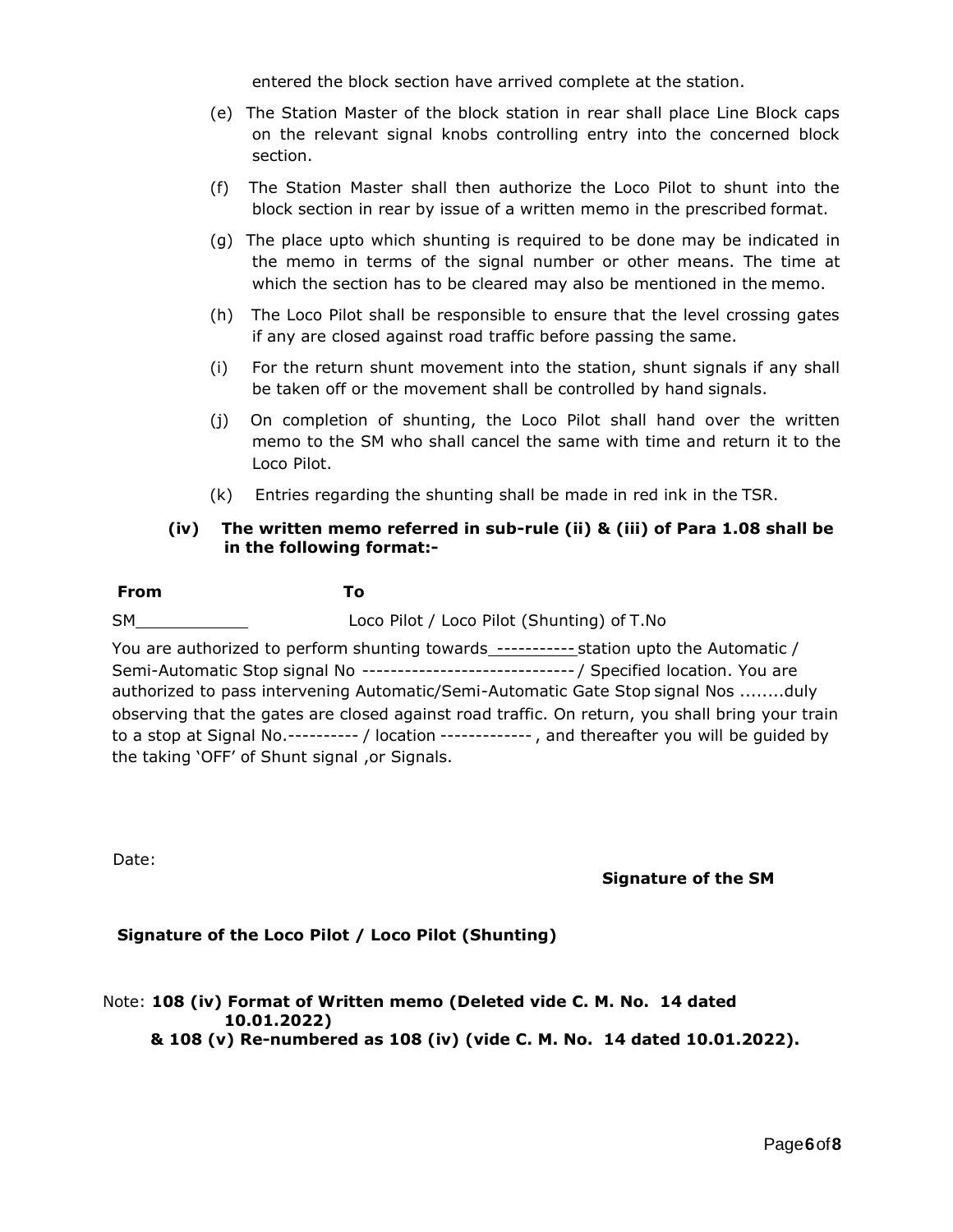## **1.09 Working of Trolley / Motor trolley / Ladder trolley**

- i) Only Trollies , which are insulated, are allowed to work in the Automatic Double line territory duly suspending the Automatic block working.
- ii) Motor Trollies are prohibited from working on sections worked under Automatic Block system.
- **iii)** Trollies shall be worked on the authority of a '**written memo' prepared in duplicate** in the format given below**:-**

Station Date:

**From**

Station Master \_\_\_\_\_\_

**To**

Official-in-charge of the Trolley/Lorry No

The Automatic Block working between station and station is suspended. This authority permits your trolley Number enter the block section towards station in the Up/Down line. You shall clear the block section station at hours mts. Private Number .

### **Signature of the Official In charge Signature of the Station Master**

(iv) On arrival of trolley / lorry at the station, the Station Master shall give a Private Number to the Station Master at the other end for the complete arrival of the trolley / lorry and resume normal working.